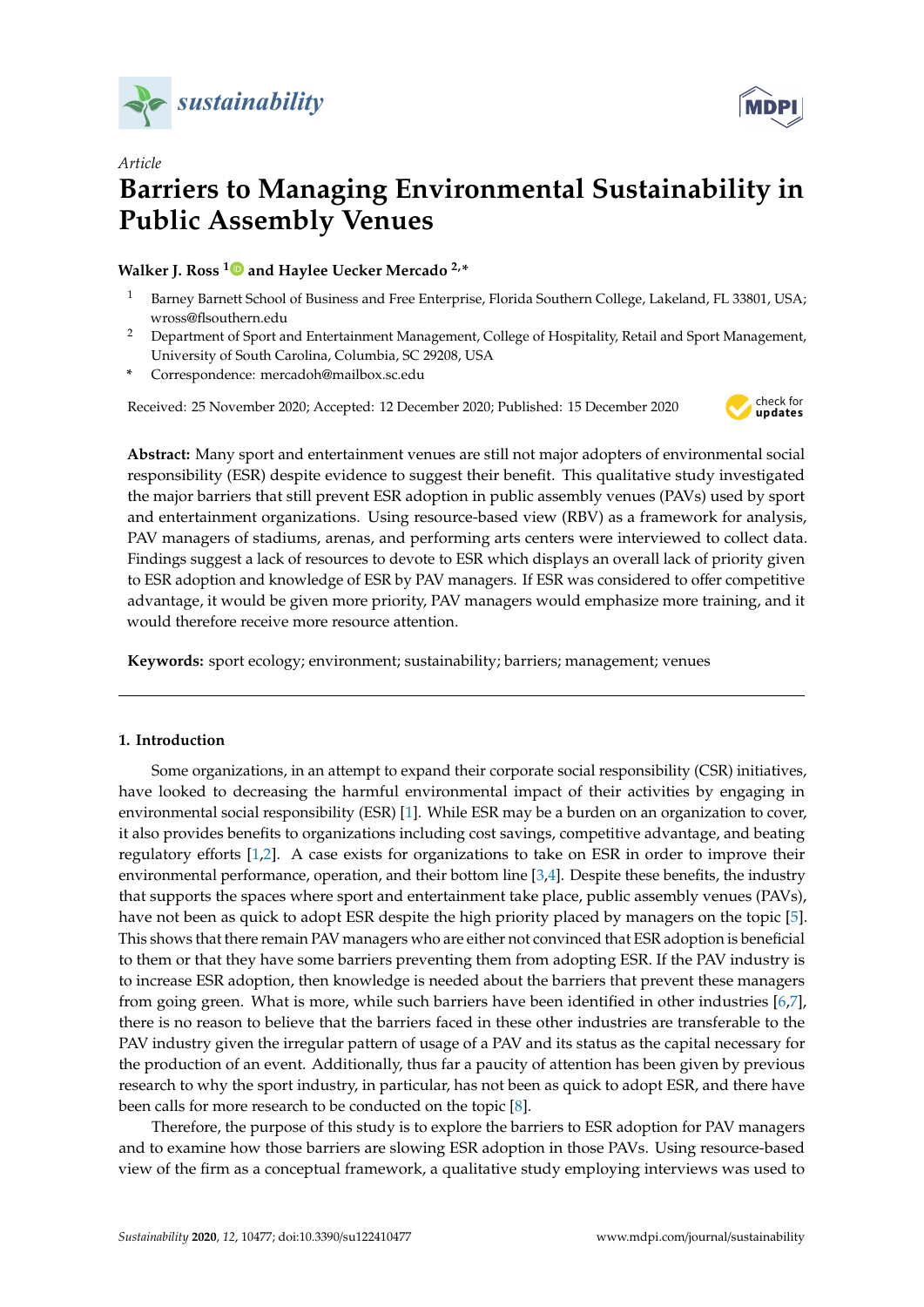address the purpose of this study. As a result, this is the first study to focus directly on barriers to ESR adoption in PAVs as well as barriers to ESR in the sport management discipline in general.

### **2. Literature Review**

### *2.1. Resource-Based View*

The theoretical perspective of resource-based view (RBV) of the firm was chosen since it provides an explanation for managerial actions. RBV is grounded in the idea that sustainable competitive advantage of a particular firm within its respective industry is determined by effective use of the specific set of scarce and valuable resources that particular firm possesses that may not be replicated or substituted by competitors [\[9\]](#page-13-8). More simply, RBV posits that firm success is determined by how it utilizes its unique resources. Inter-firm differences in performance are a result of this difference in access to specific resources or a difference in prioritization of the use of those resources [\[10\]](#page-13-9). RBV is different than structuralist approach, which explains a firm's performance as largely determined by the structure of the industry within which the firm exists and operates [\[11\]](#page-13-10). For the purpose of the present research, the firm (or organization) in question is the PAV industry—particularly those focused on sport and entertainment live events.

There are multiple suggestions for the types of resources that may constitute a firm's whole resource profile. Hofer and Schendel posited that there are five major categories of resources that firms may employ to gain sustainable advantage: Financial, physical, human, technological, and organizational [\[12\]](#page-13-11). Barney simplified these categories of resources to simply physical capital, organizational capital, and human capital [\[10\]](#page-13-9). More recently, Løwendahl expanded upon these categories again to: Financial assets, tangible resources (e.g., production equipment and buildings), human resources (i.e., labor), and intangible resources (e.g., competency, reputation, and brand equity) [\[13\]](#page-13-12). ESR, when viewed as a resource, could arguably fit all of these various categories of resources. Wright suggested that tangible, non-tacit resources quickly diffuse through an industry, which means that advantages gained from those resources are not often held long-term [\[14\]](#page-13-13). Further, resources that are more tacit and intangible tend to remain as sources of advantage for longer periods of time [\[14\]](#page-13-13). With regard to PAVs, Mercado and Walker determined that ESR is seen as a valuable resource from the perspective of PAV managers, but that it is also not a resource that can be utilized by itself to provide any advantage [\[15\]](#page-13-14). As well, it does not substitute for other valuable resources. Where ESR is valuable is as a compliment for other resources like revenues generated from ticket sales or venue bookings [\[15\]](#page-13-14). If ESR adoption is considered to be tacit and intangible, this may help to explain a potential barrier to adoption of ESR throughout the PAV industry. Although the advantages of ESR are modest, one would expect to see greater proliferation of ESR practices in PAVs. So, barriers may still exist that are yet unexplained simply by RBV literature.

### *2.2. ESR in PAVs and Sport*

The use of ESR in PAVs and in sport is a topic that has received growing attention recently with particular focus on measuring and understanding the environmental impact of sport activities [\[16\]](#page-13-15). However, some emphasis has been placed on PAV management since the PAV has one of the larger environmental footprints in the live events industry. Much effort has been expended in understanding the motivations for PAVs new and old to be environmentally sustainable. These motivations include pressure from stakeholders, financial benefits, competitive advantages, organizational culture, and ethical motives [\[17,](#page-13-16)[18\]](#page-13-17). It is also important to acknowledge that some PAVs (e.g., larger markets and publicly owned PAVs) are more likely to engage with ESR than their peers [\[5\]](#page-13-4). Given this information, it would be fair to expect that PAV managers would be motivated to incorporate ESR into their operations. Additionally, MacIntosh, Apostolis, and Walker argue that sport industry consumers are moderately aware of environmental responsibility and the argument is made that due to these expectations of sport consumers, managers ought to be engaged with ESR if they are not already [\[19\]](#page-13-18).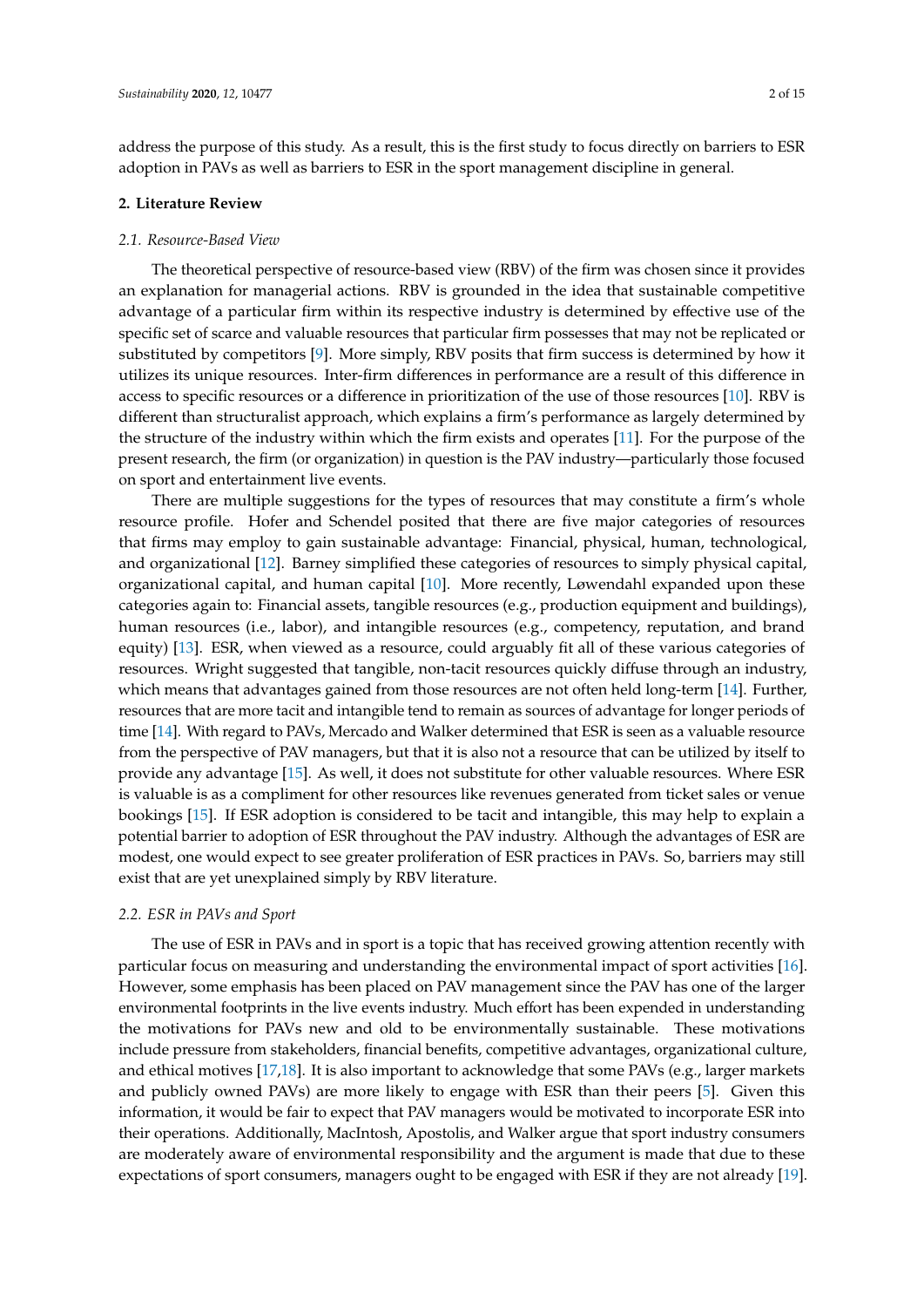However, despite these stated benefits and rationale for ESR adoption, there remain a large share of PAVs in this industry which have yet to engage with ESR. While Walker, Salaga, and Mercado report that 86 percent of managers operate some sort of environmental program in their venue (e.g., recycling programs, renewable energy sourcing, and the use of biodegradable disposable materials), only 42 percent of those managers had a green task force and only 32 percent had undertaken green retrofitting [\[5\]](#page-13-4). These figures do not provide any insight into the level of impact that ESR has had on the organization or depth of their participation with ESR. What this indicates is that there remain a large number of PAV managers that have not adopted ESR. As well, not all PAV managers that have adopted ESR are doing what might be socially optimal. For these PAV managers that have not adopted ESR or who refuse to increase their engagement with ESR, it is imperative to build an understanding of what prevents them from increasing their ESR efforts.

#### *2.3. Known Barriers to ESR Adoption in Sport and Entertainment*

There is limited information available that suggests barriers to ESR adoption in sport and entertainment PAVs. Kellison and Hong have called for further research in the subject to be conducted [\[17\]](#page-13-16). Common sport barriers in the available research have included lack of desire from leadership to act, costs, resource availability, avoiding the appearance of greenwashing, and a lack of knowledge and training on the subject [\[17](#page-13-16)[,19–](#page-13-18)[25\]](#page-14-0). However, there are limitations in all of these studies that prevent them from accurately addressing the research question posed by the present study. Most notably, none of the studies have attempted to address the question of barriers and merely offer anecdotal evidence on the matter that are unrelated to the primary purpose of their studies. More specifically, some studies focused only on the design phase of environmentally sustainable venues, which leaves out non-environmentally sustainable venues and already operational venues that ought to be included in this research [\[18,](#page-13-17)[22\]](#page-14-1). Other studies have focused on too narrow of contexts like one geographic region or venues only found at small venues at universities with budgetary restraints [\[20,](#page-13-19)[25\]](#page-14-0). The limitations of all of the previous studies are significant enough that they do not accurately describe issues regarding ESR barriers in sport and entertainment PAVs and how these barriers may affect ESR adoption.

A qualitative approach to exploring PAV manager perceptions of barriers to ESR adoption is necessary in order to evaluate the manager's recognition of these suggested barriers as well as to explore how these barriers impede those PAV managers who wish to expand their ESR programs. Moreover, these studies do not utilize a resource-based view of the firm, which is a more appropriate framework from which to analyze such barriers and was employed by the present study.

## **3. Materials and Methods**

### *3.1. Data Collection*

This study utilized a qualitative approach centered around the use of interviews and focused on sport and entertainment PAV managers regardless of their current level of engagement with ESR. Qualitative methods were preferred since they offer a deeper understanding of how PAV managers experience and perceive barriers to ESR adoption that would be not be uncovered via a quantitative approach. Interviews were chosen for use since they allow a researcher to explore the experiences, motives, and opinions of others from their viewpoint [\[26\]](#page-14-2). This study employed interview techniques similar to that of previous studies of ESR in PAVs [\[17\]](#page-13-16). Previous literature and data were considered in order to create a semi-structured interview guide of sixteen questions that offered the best opportunity for collecting quality data from participants (see Appendix [A](#page-12-0) for interview guide). Questions were designed to create an in-depth interview that allowed participants to describe their PAV and current experience with ESR and offer their own barriers. Then, participants were asked to present solutions they believed would be helpful in overcoming barriers they had mentioned. This semi-structured interview allowed the researchers to ask questions that accurately evaluated the presence of barriers to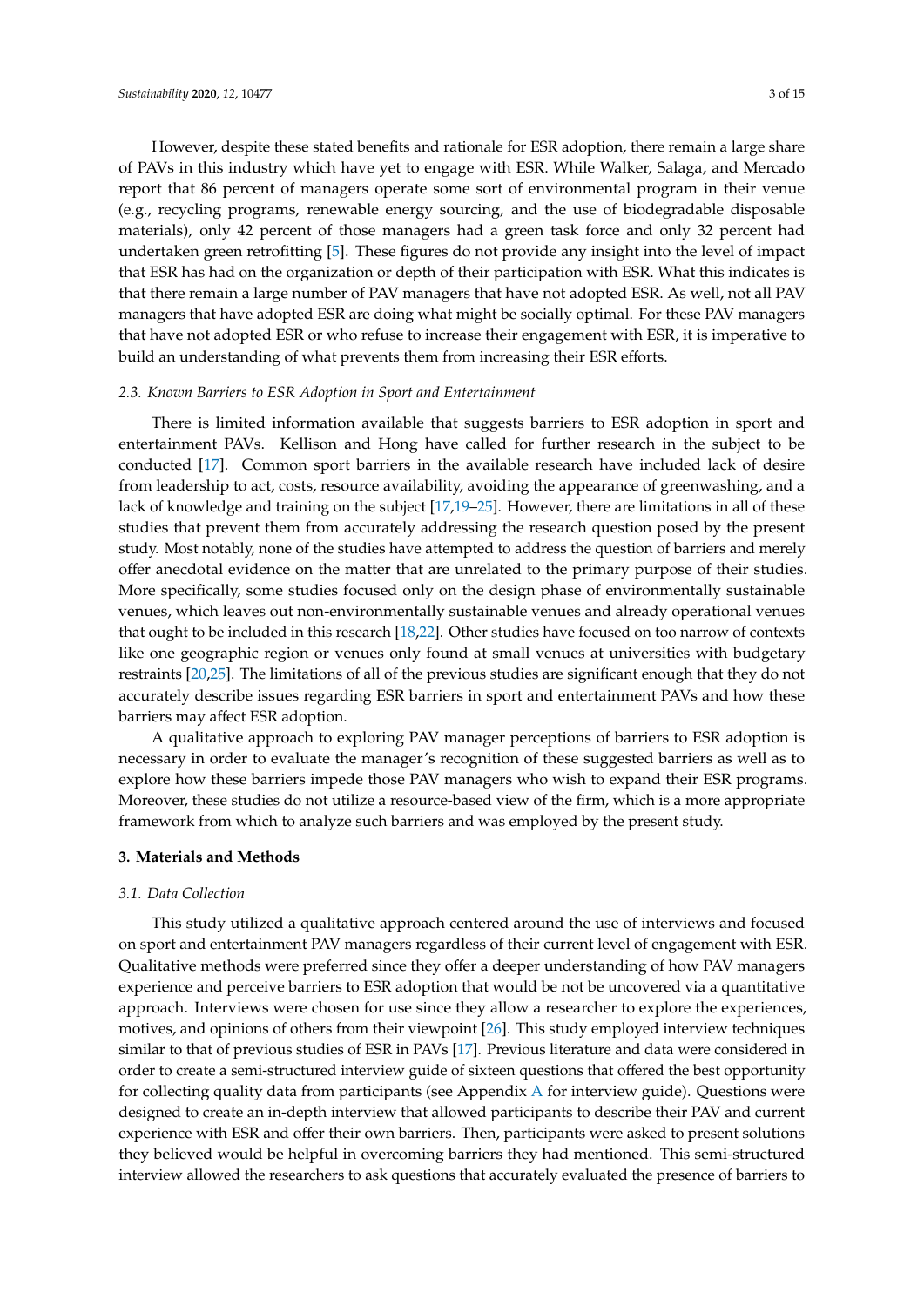ESR while allowing the participant to freely answer and provide information that they feel is relevant to the study [\[26\]](#page-14-2). If, in a response, the participant discussed a new potential barrier or presented a confusing answer, they were asked further questions to clarify their statement. Since the interview guide was designed to require participants to directly answer questions on their barriers to ESR adoption, it is believed that this study will appropriately address its primary purpose and thus possess content validity [\[27\]](#page-14-3).

A total of thirty-one PAV managers were initially contacted via email to recruit them to the study, and sixteen of those contacted were responsive and available for conducting interviews (see Table [1](#page-4-0) for sample information). Another four of the PAVs contacted claimed they could not assist with the present study since they lacked knowledge on sustainability. All sixteen interview participants were from the United States and were from a variety of geographic regions within in the United States. These interviews lasted between 30 to 45 min. Interviews were recorded, transcribed, and sent back to the participant to ensure the accuracy of the transcriptions [\[26\]](#page-14-2). Participants were purposely sampled via the Green Sports Alliance (GSA) and the International Association of Venue Managers (IAVM) since it allowed the research team to select a smaller number of rich cases for interview that still yield sufficient information for data analysis [\[28\]](#page-14-4). The sample included managers of PAV that were identified as members of the GSA, an organization that promotes ESR in sport venues [\[29\]](#page-14-5), as well as venues who were not members of the GSA. This distinction of GSA members versus non-members was considered essential to identifying PAVs as non-adopters of ESR. As stated in the literature review, including non-adopters of ESR is necessary to understand why PAVs are not adopting ESR. Once non-members were selected, further participants were sampled from the IAVM, a professional association of PAV managers which includes managers for auditoriums, arenas, convention centers, exhibit halls, performing arts centers, stadiums, university complexes, and amphitheaters [\[30\]](#page-14-6) based on the work of Mercado and Walker [\[18\]](#page-13-17). The total sample included managers of indoor multipurpose arenas, outdoor stadiums, and a performing arts center, all of which host a mixture of sport and entertainment live events. It also included managers of publicly-owned PAVs, privately-owned PAVs, and university-affiliated PAVs. As professionals working in the PAV industry, these managers were the most credible sources for acquiring data on venue operations and ESR within those PAVs [\[26\]](#page-14-2).

### *3.2. Data Analysis*

Content analysis was used as the primary method of analyzing collected interview data. All transcriptions were coded in an initial open coding cycle using ATLAS.ti software for all references to barriers to ESR adoption. This initial step identified relevant pieces of data from the transcriptions through an open coding cycle [\[31\]](#page-14-7). Codes for subsequent cycles were generated through a combination of inductive and deductive processes with Løwendahl's resources categories assisting in the development the deductive codes [\[12\]](#page-13-11). Via further coding cycles, this coded data was grouped into categories of related information that are more specific based on previous literature and RBV (e.g., lack of resources, lack of commitment, and logistics issues) [\[31\]](#page-14-7). During this second coding cycle, networks were created in order to identify patterns in the data that describe higher order themes of barriers [\[31\]](#page-14-7). It is important to note that that the research team consists of proponents of ESR and that no member of the research team is a current GSA member, but that this positionality is not believed to have impacted the data collection or analysis.

Upon completion of the sixteenth interview, interview responses were presenting no new or novel information, which suggested that a point of saturation had been reached. The decision was made to stop collection of further interviews. It is believed that the present study is reliable due to the strength of this methodology and that a similar study would yield the similar results [\[26\]](#page-14-2).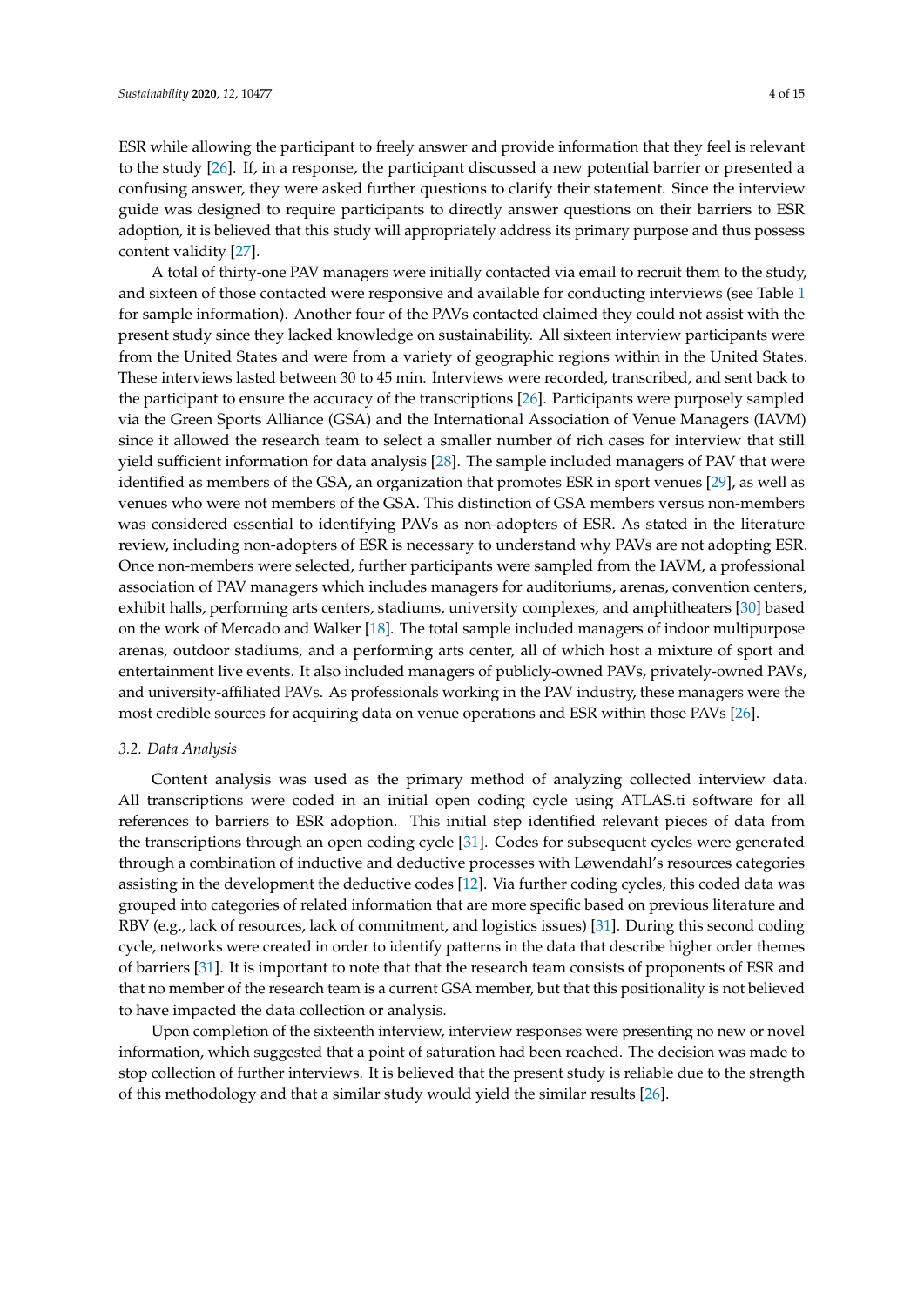<span id="page-4-0"></span>

| Pseudonym             | Venue Type                       | <b>Primary Use(s)</b>                | Position                                                    | <b>GSA Membership</b> | <b>Interview Type</b> |
|-----------------------|----------------------------------|--------------------------------------|-------------------------------------------------------------|-----------------------|-----------------------|
| John                  | Stadium                          | Racing                               | <b>Former President</b>                                     | Yes                   | Telephone             |
| Samuel                | Athletic<br>Complex              | Soccer,<br>basketball,<br>baseball   | Associate Athletic<br>Director for<br>Operations            | Yes                   | Telephone             |
| Paul                  | Stadium                          | Baseball                             | Director of Facilities                                      | No                    | Telephone             |
| Thomas                | Arena                            | Basketball.<br>Hockey                | Director of<br>Operations                                   | No                    | Telephone             |
| <b>Jessica</b>        | Arena                            | Basketball                           | Operations<br>Coordinator                                   | Yes                   | Telephone             |
| Adam                  | Arena                            | Basketball                           | General Manager                                             | No                    | In-person             |
| Cameron               | Performing<br><b>Arts Center</b> | Ballet, Theater                      | <b>Assistant Director</b>                                   | N <sub>0</sub>        | Telephone             |
| Timothy               | Arena                            | Basketball                           | <b>Assistant General</b><br>Manager                         | No                    | Telephone             |
| Scott                 | Stadium                          | Football                             | Assistant Athletic<br>Director for<br>Facilities/Services   | N <sub>0</sub>        | Telephone             |
| Michael               | Arena                            | Multipurpose                         | Director of<br>Operations                                   | N <sub>0</sub>        | Telephone             |
| Franklin              | Stadium                          | Football                             | <b>Former President</b>                                     | No                    | In-person             |
| Peter                 | Stadium                          | Football                             | Recycling<br>Coordinator                                    | N <sub>0</sub>        | In-person             |
| Mary                  | Athletic<br>Complex              | Football,<br>basketball,<br>baseball | Assistant Director of<br>Facilities and Event<br>Management | No                    | Telephone             |
| <b>Bill and Sarah</b> | Stadium                          | Soccer                               | President/COO and<br>Office Manager                         | No                    | Telephone             |
| Lewis                 | Stadium                          | Baseball                             | Director of Stadium<br>Operations                           | No                    | Telephone             |
| Ben                   | Stadium                          | Baseball                             | Director of<br>Operations                                   | No                    | Telephone             |

**Table 1.** Summary of interview participants.

# **4. Results**

The results are grouped into the four major resource themes as described by Løwendahl [\[13\]](#page-13-12). As such, the findings section is broken into four themes: Financial assets, tangible resources, human resources, and intangible resources.

# *4.1. Financial Assets*

Financial assets are considered to be one of the fundamental categories of resources according to RBV [\[12](#page-13-11)[,13\]](#page-13-12). Costs and lacking financial resources were widely mentioned in the literature as a barrier to ESR adoption across industries [\[7](#page-13-6)[,20](#page-13-19)[,25\]](#page-14-0). This theme includes any discussion related to financial issues of the PAV, which included both the high costs to initial implementation of ESR as well as a lack of the necessary funds to cover implementation of any additional ESR practices. All references to funding, costs, and money were considered to share the common theme of being financial assets necessary for PAV managers to implement ESR. The current research found that lacking these financial assets is a major barrier as they were the most frequently cited problem regarding ESR adoption in PAVs. All sixteen PAV managers interviewed mentioned an overall lack of resources, while eight specifically mentioned a lack of financial assets for ESR. PAV managers understand the long-run return on investment that exists for certain ESR practices like energy saving and water reducing measures. The resource issue is not for a lack of knowledge on the budgetary benefits of ESR nor a lack of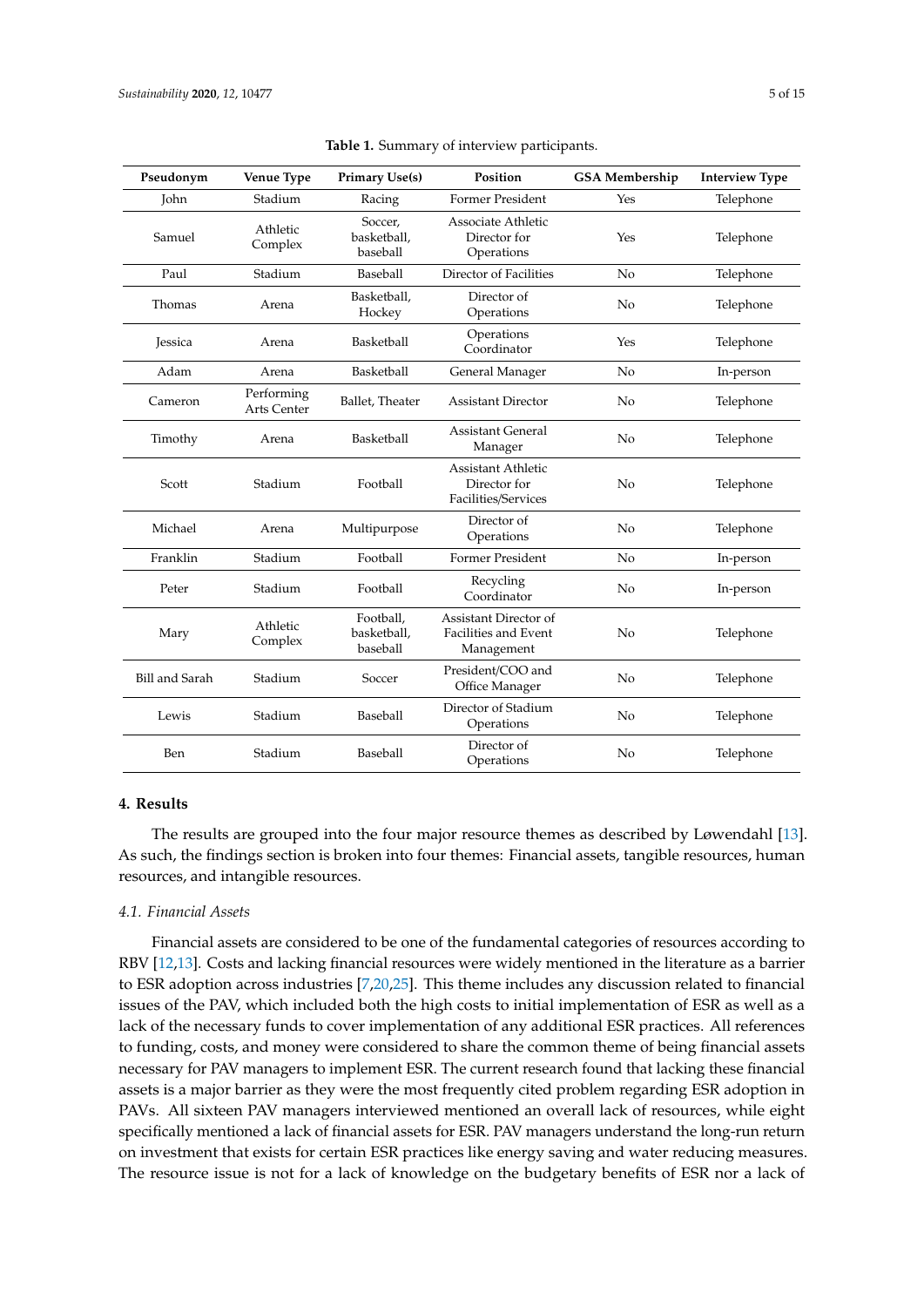knowledge on the practices themselves. However, the data suggests a recurring theme of insufficient financial assets for making the initial investment in ESR adoption. Michael, the director of operations at a multipurpose arena suggested that in regard to financial assets: "There is never enough money. It doesn't matter what stadium you are at or what arena you are at, there is never enough money to do everything that you want to do" (Michael, 16 August 2017). This sentiment was echoed by the fifteen other PAV managers that directly mentioned a lack of financial assets as one of their major barriers. There are always limitations to the amount of funding or the access one has to funding.

Due to the limitations placed on financial assets as a resource, PAV managers are forced to make decisions with regard to the scarcity of that resource. Financial flexibility is an important resource for PAV managers for addressing all projects and operational issues, not just ESR, in their PAVs. As an example of how finances tend to be spread thin as a resource for PAV managers, Cameron, an assistant director at a publicly owned performing arts auditorium, provided the following story regarding competing interests and project prioritization:

"We have a huge list of projects that constantly need to happen  $[ \dots ]$  You sort of have to rank them between what we would like to do and what we need to do. Even those ones that you feel that you need to do have to get rated in some way as to which ones you do first [ . . . ] The budget tends not to change a lot, but things keep breaking. So, you are constantly battling what you can spend your limited amount of discretionary spending on." (Cameron, 6 April 2017)

Cameron was suggesting that while there is money available for discretionary projects, managers often are forced to use those financial assets on projects that are either more immediate in their nature or generate revenues rather than amenities to their PAV. Infrastructure requires repairs, maintenance, and replacement. Thus, just keeping the PAV functional often requires an allocation of the available financial assets for operations. ESR is often competing for those same financial assets, but is not deemed as operationally necessary in comparison.

A solution to the lack of financial assets would be to acquire more, yet when it comes to them as a resource, it is often not possible to simply acquire more money or a larger budget allocation. For some PAVs, when simply staying open and operating is an issue, decisions are made in favor of those practices that are revenue generating in nature:

"When you are making choices, things have to compete for those resources: Money. There are going to be decisions that get made and the things that are going to make it at the end of the day are things that create revenue or save operational expenses." (John, 22 February 2017)

Thus, if a practice can be adopted or a project undertaken, the managers tend to favor those that are able to either generate revenue or save money on existing expenses. These types of projects help to keep PAVs open, operational, and possess less risk for the manager. This also continues to highlight the fact that financial assets for managers are limited. Decisions must be made on how to allocate it as a scare resource and ESR may not be the most immediately beneficial project for a PAV manager. However, the upfront cost for implementing an ESR is not the only resource issue that managers identified.

### *4.2. Tangible Resources*

Outside of PAV management, managing the balance of customer expectations of service with the proper infrastructure to support ESR adoption has been explored as a potential barrier [\[6\]](#page-13-5). Mercado and Walker noted that lack of infrastructure was a deterrent to PAV managers that they surveyed as well [\[18\]](#page-13-17). This is an issue as it requires changing the physical resources available in the venue (e.g., electrical capacity or adding space) to support the adoption of ESR practices. These issues are related to the use of what Løwendahl deemed to be tangible resources [\[13\]](#page-13-12). Thus, references to changing infrastructure, utilities, spacing issues, and dealing with the age of the building were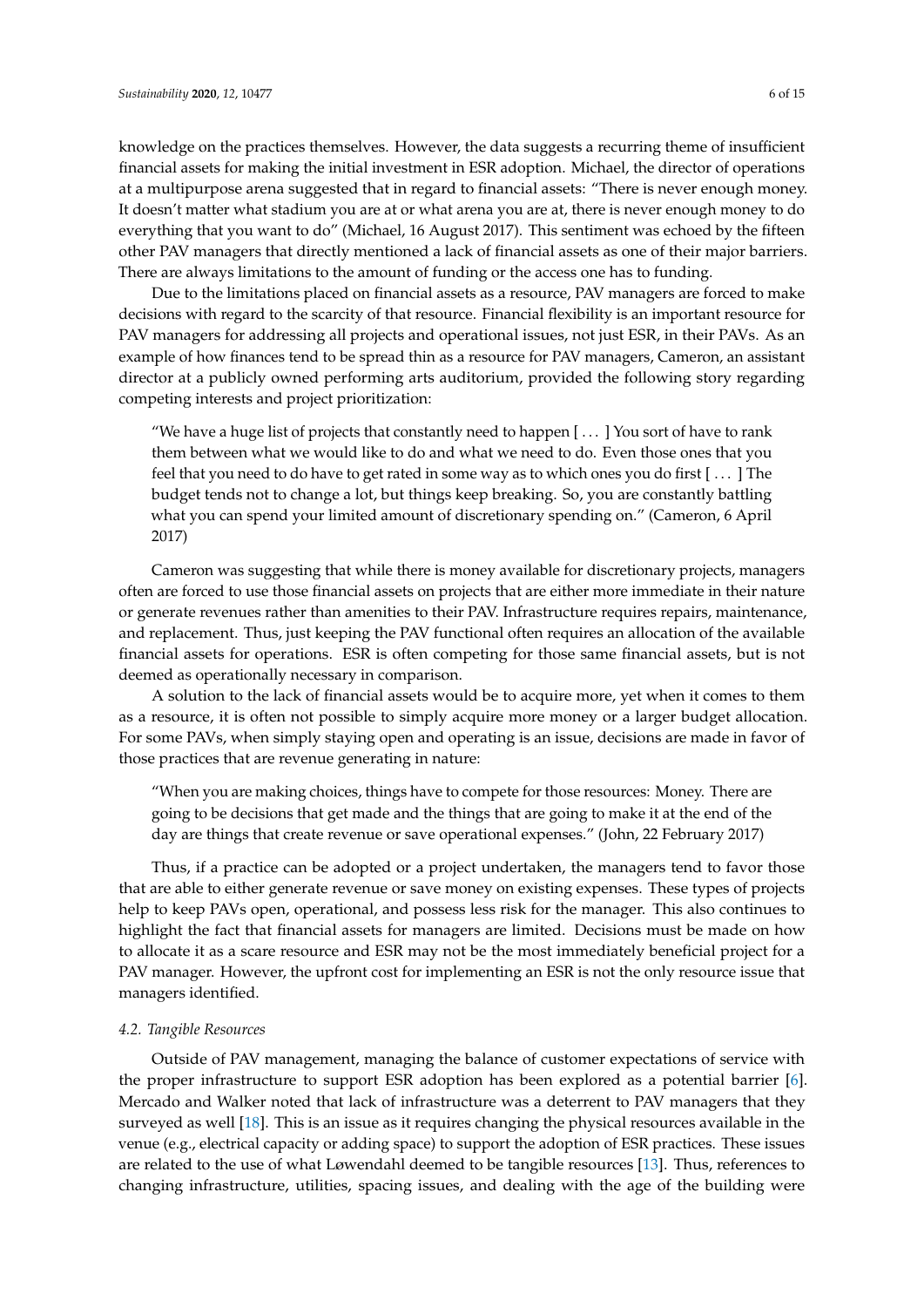considered to share the common theme of a lack of infrastructural support, which prevented ESR adoption. Twelve PAV managers noted that tangible resource concerns were a hindrance to their adoption of ESR.

A lack of proper utility support was a common issue for preventing the adoption of ESR in PAVs. Managers may be interested in adopting a certain ESR practice only to find that their building is not able to support that practice without additional upgrades to the infrastructure. As an example, this university-owned multipurpose arena manager, Thomas, noted the following in regard to adopting ESR in their venue:

"The fact is that it would just be the logistics of the building: that it was built so long ago with no regard for that potential. So, we don't have the logistics really in place at the moment to make it work on the property  $[\,\dots\,]$  It's just the building is older and trying to figure out how to design around the restraints we have at the moment." (Thomas, 23 March 2017)

Thomas notes through the term "logistics" that their PAV lacks the utility systems necessary to take on certain ESR practices due to the age of the building. When their PAV was constructed, there were no considerations made with respect to for some of the ESR practices and technology that would be available in the future. So, for Thomas, the building might require many utility upgrades to their tangible resources before more modern ESR amenities like can be successfully installed and implemented.

In a more specific case regarding utilities, Adam, the manager of a university-owned multipurpose arena, suggested that: "when I'm talking about cost, I'm not talking about the cost of the actual device, but are you going to have to bring new transformers in" (Adam, 29 March 2017). This overlaps with the previous resource theme above of needing financial assets. Yet, Adam went on to discuss the potential for installing more hand dryers in the restrooms of the PAV in place of paper towel dispensers, but that the PAV may not be equipped with the electrical capacity to handle the addition of a large number of hand dryer units. Thus, even though there would be sufficient funding for the dryer units, and time available to install them, the PAV lacks the electrical capacity (i.e., utilities) to install the units. In addition to utilities issues, there is also a lack of space issue to consider as well.

Another issue regarding infrastructure is the lack of space within the PAV itself to put equipment necessary for some ESR practices. A lack of space may be difficult to overcome as it requires building onto the PAV itself or contracting with outside vendors. In regard to implementing a recycling program, Cameron asked in regard to recycle bins: "Where do we put those" (6 April 2017). One example of how the lack of space impacts PAV managers was explored by Jessica, who manages a multipurpose arena, when she suggested the following regarding spacing for adding extra equipment:

"Where we are going to put things? Battery recycling means adding another recycler because it's not something [a waste company] picks up. So, we've had to find another regular e-recycler to come on site to pick up battery recycling and those types of things. Making sure that we are producing enough that it justifies them coming out." (Jessica, 29 March 2017)

Jessica notes the infrastructural deficiency regarding space. Adding a battery recycling program to their PAV requires adding another recycler, but they do not have the space to put one anywhere. Further, since they lack space, if they wanted to implement the battery recycling program anyway, they would have to contract with an outside vendor to manage the recycling program for them since they are unable to do so themselves. Jessica goes on to question in battery recycling is worth this effort.

In all of these examples, the insufficiency of tangible resources was a concern for the managers and these insufficiencies manifest themselves through issues with the building and equipment like the age of the building, utility deficiencies, and the lack of available space. Some managers felt that in order to overcome these challenges, they would have to contract with outside vendors. Those outside vendors may not be worth their expense, which links these tangible resources with financial assets. With these two resources addressed, attention may be given to human resources.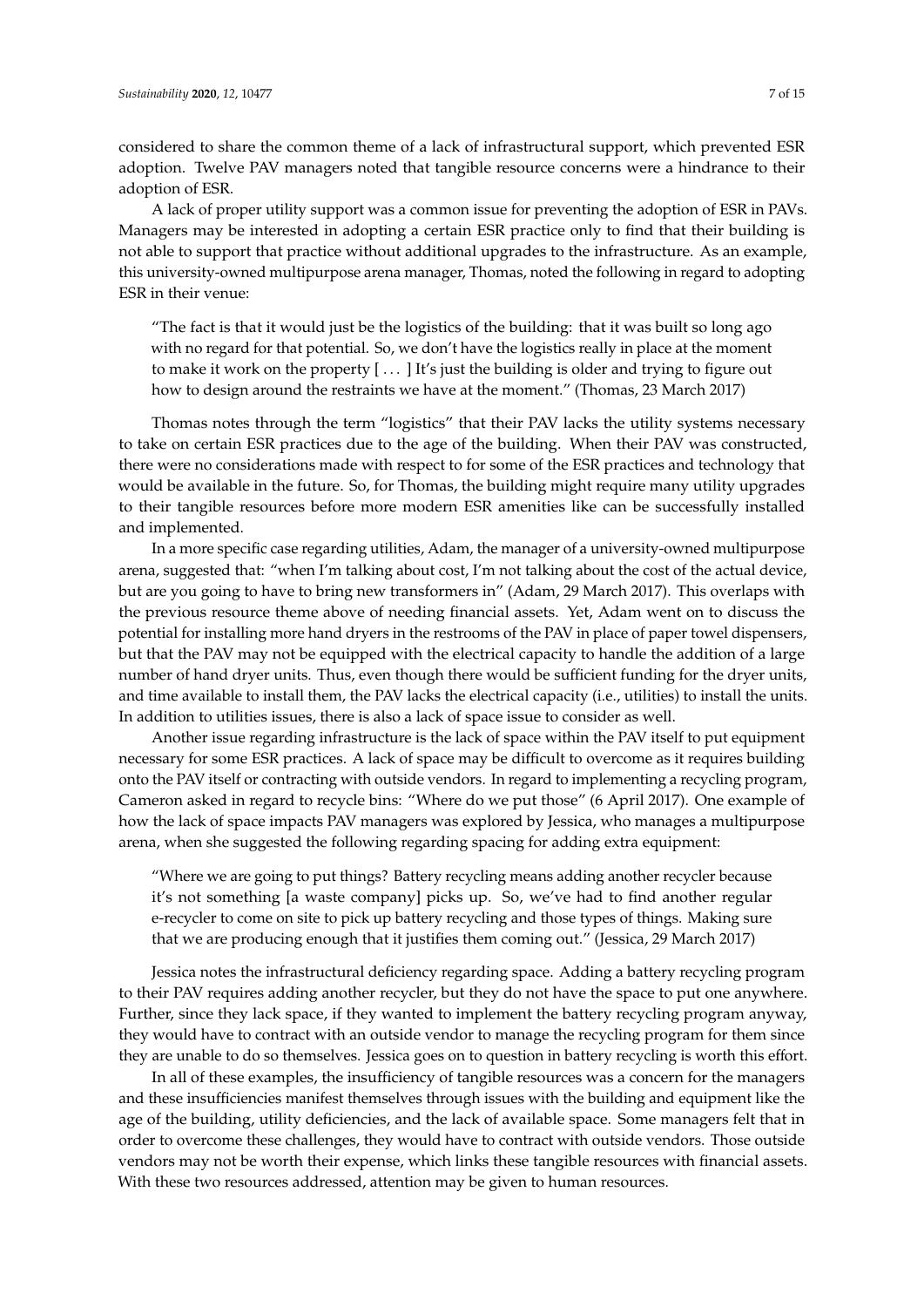### *4.3. Human Resources*

One issue cited in previous research suggested that human resources may be one of the barriers to the implementation of ESR. Human resource issues could take many forms, which included an overall lack of person power, a lack of commitment from senior-level management, and insufficient training on the subject [\[7](#page-13-6)[,20,](#page-13-19)[25\]](#page-14-0). As such, human resources were an emergent theme in the data and this theme included any references to such person power, staff commitment, and training and expertise. Of those PAV managers interviewed, there was a near unanimous consensus on issues of commitment as well as training and expertise. Thirteen of the PAV managers interviewed felt that they had complete buy-in from senior level management and employees. These PAV managers felt that ESR made both business sense and were ultimately an expectation of their customers, community, and other stakeholders. Scott, a manager for a university-owned football stadium, had said the following with regard to commitment to ESR: "Everybody's bought into it. Our whole department does it. We do it at all of our facilities. We do it at all of our administrative buildings. We do it at all of our stadiums" (Scott, 14 July 2017). Another PAV manager, Mary, who oversaw a variety of university-owned athletic PAVs provided a different, albeit common sentiment for those venues that are more neutral on commitment: "I would say we are neutral on that. I think to a certain extent: yes, but I also don't think we are going to work against it" (Mary, 20 March 2018). Considering no PAV manager indicated that they were working directly against ESR, the data suggest that these PAV managers believe commitment from senior-level management was not immediately a barrier to their potential adoption of ESR.

An even larger portion of the managers interviewed, fifteen of the sixteen interviewed, felt that there was adequate training and information on the ESR available to them. However, the four PAV managers who responded to requests for interviews that declined to interview, indicated that they chose to decline due to a lack of knowledge on ESR and their operations. Plus, one lone PAV manager, Cameron, simply replied with "no" when asked if he believed that there was sufficient training and information available on ESR. On the subject of the availability of training on ESR, Timothy, who manages a university-owned multipurpose arena said:

"I feel like this topic, especially these days, is starting to be a very big topic of discussion at most trainings and facility management organizations and things like that. You are always hearing about it and hearing about the new things." (Timothy, 30 June 2017)

This quote and the support of the other PAV managers suggests that ESR is a popular discussion point at conferences and in other training settings. Jessica suggested that PAVs are even willing to share this knowledge and expertise with one another to ensure the overall success of ESR in the industry: "We talked to so many other [league] buildings who were just so open and willing to share their information and story ... Their management staff over at [another team] was just overwhelmingly willing to share every bit of information about their program" (Jessica, 29 March 2017). This also provides support for the notion that these PAV managers believe training is not a barrier that is preventing them from adopting ESR. Yet, when asked a question regarding what further ESR practices each venue could adopt, many of the interviewed PAV managers struggled to identify a practice beyond solar panels and recycling. This would suggest that their knowledge on the subject is limited if so many are unable to identify other ESR practices that could be implemented.

However, human resources refers to person power and labor more so than it does commitment and training. Yet, none of the PAV managers expressed that they lacked the person power to adopt ESR. Those that did discuss person power and labor felt that their staffs were competent and large enough to handle all of the duties expected of them as expressed by Timothy:

"Our operations team here is very good  $\ldots$  They bring a lot of these things to my attention that I might not even be aware of to make sure that we are staying on top of trying to stay ahead of the game with a lot of this stuff." (Timothy, 30 June 2017)

What this quote, as well as the other human resource related findings suggest is that the PAV managers interviewed largely do not consider human resources to be considered a potential barrier to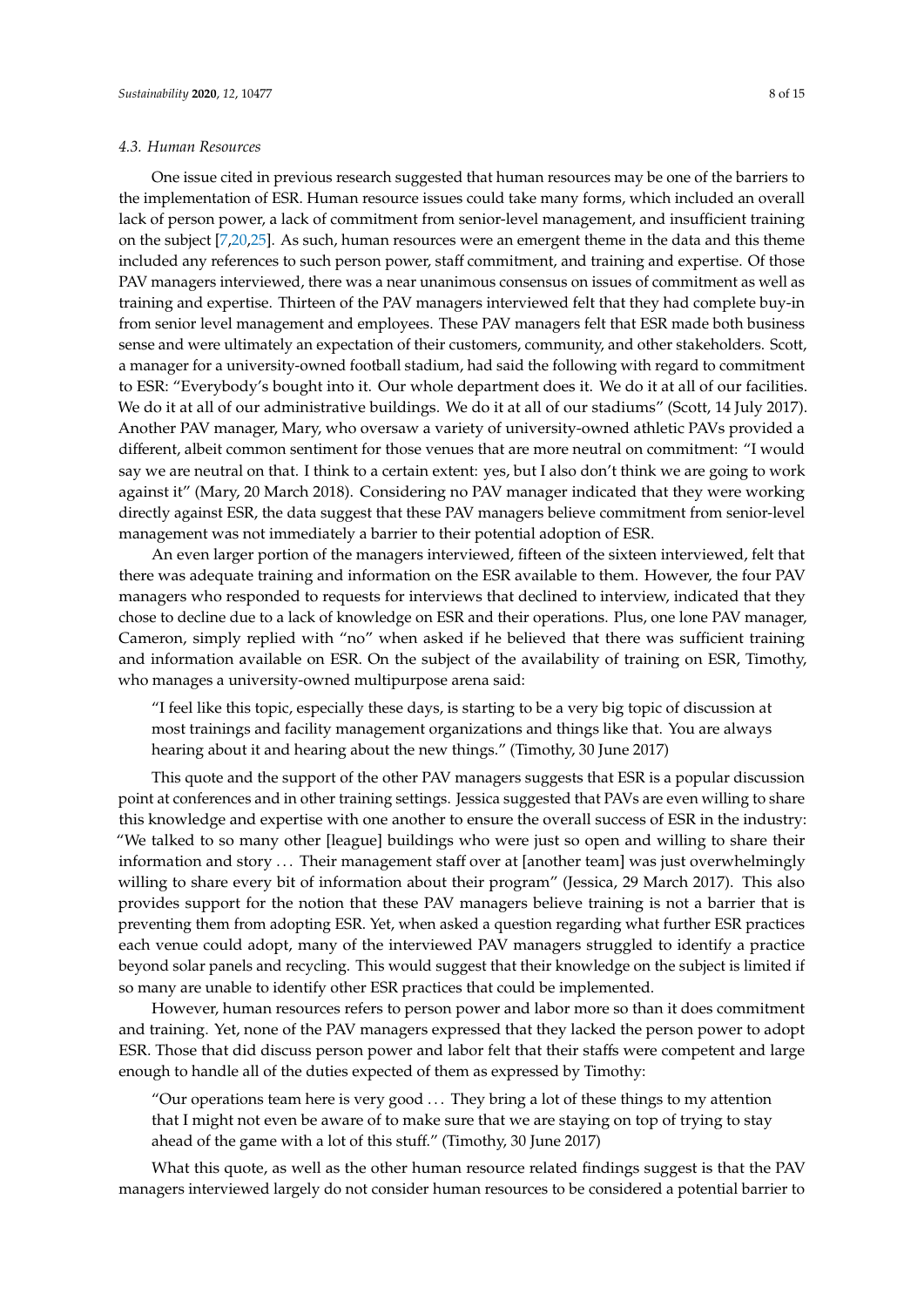the adoption of ESR. However, in consideration of those that did not respond to interview requests as well as Cameron's response, there may actually be some underlying human resources issues that PAV managers are not acknowledging, specifically a lack of commitment and training, which do serve as barriers.

## *4.4. Intangible Resources*

Resources that fit under this category of intangibility include competency with ESR, brand equity, and reputation according to Løwendahl [\[13\]](#page-13-12). Previous research outside of PAVs suggests that logistical issues are also a potential barrier to ESR adoption, which would fit as an intangible resource [\[6,](#page-13-5)[7\]](#page-13-6). Related to logistics, one resource dominated the conversation: Time. While all PAV managers indicated that there was commitment to ESR from all levels of employees and management, there are the issues of the timing of events at these PAVs as well as the time necessary for implementing ESR. Ten of the venue managers mentioned that they lacked enough time between events as a resource when it came to their operations and thus adopting ESR. It was noted that work time for events in these PAVs is often during the leisure time of the general population and that the hours are irregular. When it comes to finding the time necessary for adopting and implementing ESR Adam noted:

"A lot of it is the time that you have to go from one event to another. Even if it's not two events back-to-back, we're cleaning. If we have a concert that lasts until midnight, well people then are cleaning . . . How much can you expect of your staff if you are asking them to stay until four in the morning to clean and then be back at eight the next morning to work their regular day shifts?" (Adam, 29 March 2017)

In this statement, the participant noted that it is not as easy to take proper care for ESR when workers are already constrained due to the timing of when they are required to work.

In an example of how a lack of time affects PAV managers, Scott noted that the lack of time prevented them from adopting further waste management practices: "Just the constraints of: it's a big endeavor. It's not small. It takes us four days to clean up the stadium. So, it's not like you just come in and sweep it up and Sunday afternoon you are done" (Scott, 14 July 2017). Scott went on to include that: "It's just time consuming. It's a big place . . . With it being as massive as it is, it just takes a few days" (Scott, 14 July 2017). This sentiment regarding the scale of the endeavor was echoed by a former executive for a football stadium, Franklin, who agreed that when considering parking lots as part of the PAV that the effort required increases (5 September 2017). Here, time is also an issue as it takes several days to simply clean the stadium, pick up trash, and recycle. By the time this is completed, the PAV already needs to start planning for the next football game, which leaves little time to implement other ESR practices that deal with waste. Similarly, Michael mentioned the same problem when it came to properly sorting and disposing of recyclables and trash:

"A lot of times it's on the family show side where they want to do three shows on a Saturday. You have an hour and a half between doors, so on those days there is not enough time or manpower to get everything sorted. It's kind of just 'get it up and get on with it.'" (Michael, 16 August 2017)

In both examples, time is of the essence for executing the basic functions necessary to turn over a PAV for a different event. There simply is not enough of it available to allow for certain ESR practices to be properly implemented. Thus, it is a priority to simply turn over a PAV from a completed event to a brand new one just to keep it functioning properly rather than to be environmentally sensitive. This suggests that it is important not just to have funding resources, but also to have the time to ensure that these practices can be implemented properly.

Furthering the lack of time as a resource problem is being able to properly plan ahead for any potential problems within the PAV. Samuel, a university athletic complex manager, described this problem as: "not knowing what's around the corner" (Samuel, 3 March 2017). It takes proper planning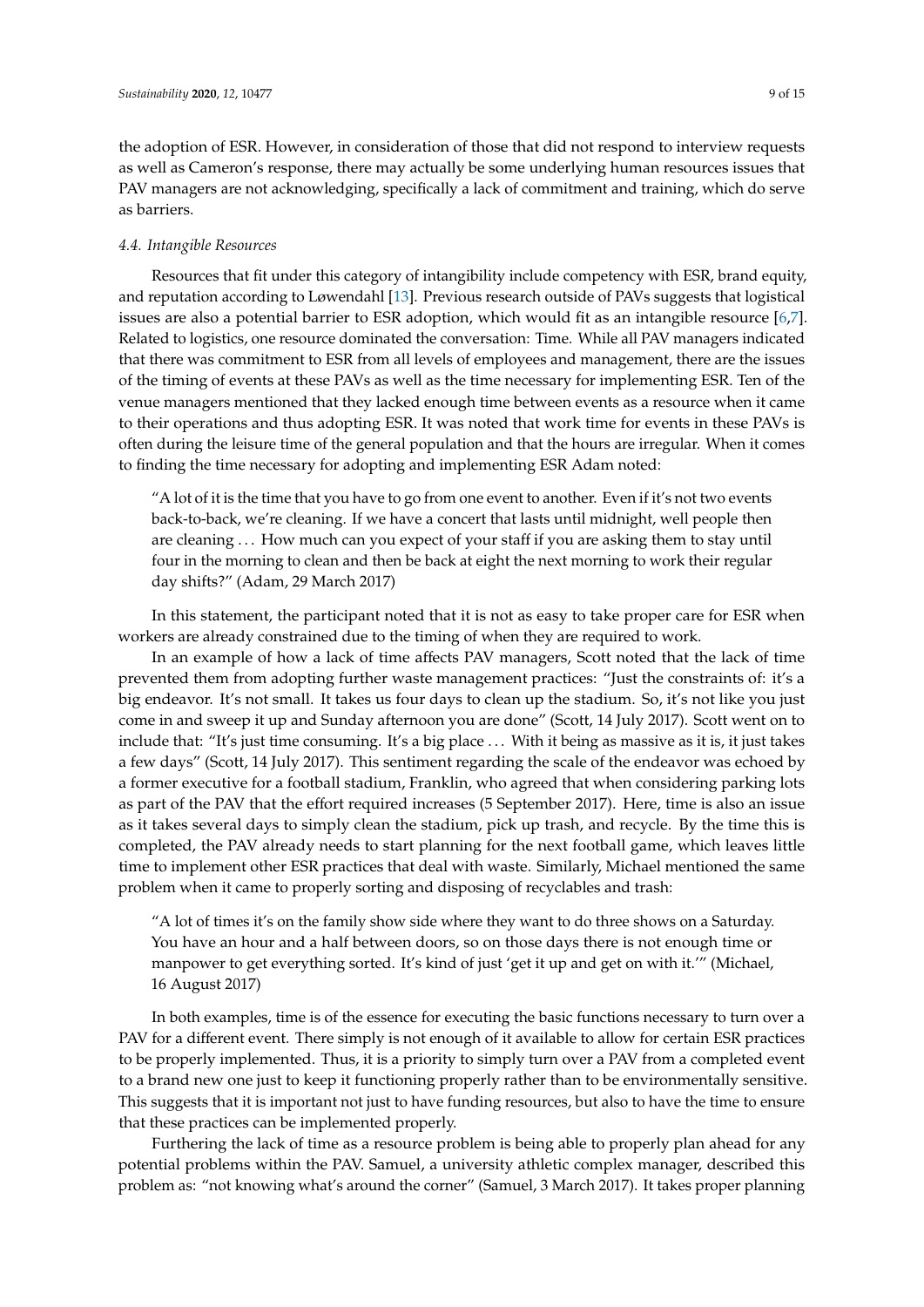in the long and short terms to ensure that ESR is successful when implemented. This is difficult to accomplish when you are uncertain of the future and do not have the time to properly complete this planning process. Thus, this lack of time could also affect PAV managers since they may lack enough time between events to complete major upgrade projects and they may not be able to plan ahead for the unexpected projects that are more immediate in nature. So, the data suggests that time for these PAV managers, as an intangible resource, is lacking and may be preventing the adoption of ESR in venues. With the identification of all the themes of financial assets, tangible resources, human resources, and intangible resources, it is important to further discuss these findings within the context of RBV.

# **5. Discussion**

The present research reaffirms findings in previous studies in the context of sport and entertainment venues with regard to barriers to ESR adoption and builds new knowledge on the subject. All of the resources identified by Løwendahl were present in the data [\[13\]](#page-13-12). Firstly, issues surrounding the lack of financial assets supports previous research in sport management on ESR barriers as well as research in other industries [\[7,](#page-13-6)[18](#page-13-17)[,20](#page-13-19)[,25\]](#page-14-0). Financial resources are a major consideration for PAV managers, and this shows that managers view ESR as a non-priority compared to other financial considerations [\[32\]](#page-14-8). This is especially true during difficult economic times like a recession or pandemic when basic financial interests may drown out the interests of ESR. Normally, ESR projects in PAVs may only move forward if there is a demonstrable return-on-investment since budgets are tight. Many of these ESR projects may take place on an as-needed basis rather than all at once and the budgets do not account for the whole cost of the project rather than just the cost of the necessary equipment.

Outside of the financial constraints, the lack of tangible resources was common in the previous literature [\[7](#page-13-6)[,18\]](#page-13-17). Human resources were not ultimately seen as an issue by these PAV managers, which differentiates PAVs from other areas where human resources did serve as a barrier [\[7\]](#page-13-6). Lastly, intangible resources were present in the findings and mainly expressed as time. Yet, the lack of time was a theme that was not thoroughly explored in previous research. Thus, the present research contributed to the literature through its exploration of time as a theme. Specifically, time was an issue for PAV managers as they lacked enough time between events to ensure ESR is followed or to implement new ESR practices. When PAV managers must move from one event to the next in short order, there is often not enough time to install new infrastructure or implement a new program in the venue. The priority in those moments is getting the PAV ready for the next event. The lack of these resources (i.e., financial assets, tangible resources, and intangible resources) puts PAV managers in a position where they must make decisions on what to prioritize to give their venue the best chance to succeed, which may lead to unsuccessful adoption of ESR. This validates the basic premise of RBV since the lack of proper utilization of these resources may explain the differences in successful adoption of ESR in venues [\[9](#page-13-8)[,10\]](#page-13-9). Therefore, those PAVs that are lacking these resources or are unable to prioritize those resources effectively are facing barriers for successful adoption of ESR that their peers are not facing.

In this research, the author extends the use of RBV into the literature on PAV management. While RBV has previously been used in an event management context it had not previously been utilized in examining problems facing the PAVs necessary for hosting an event [\[15\]](#page-13-14). In the sport and entertainment PAV industry, adoption of ESR varied across the PAVs interviewed, which suggests that those PAVs who were more successful adopters of ESR may have access to certain resources that gives them the distinct advantage they hold in the industry regarding this topic. This supports the basic premise of RBV which suggests that differences in firm success in an industry may be the result of differences in the unique sets of resources they possess [\[9,](#page-13-8)[10\]](#page-13-9). Yet, unlike in other industries and the premise of RBV, where competition drives the desire to keep resources knowledge secret in order to maintain that competitive advantage, in the PAV industry the sharing of information was found to be common at conferences and with peer-to-peer interaction among PAVs. As such, access to resource knowledge and methods of prioritization should level the playing field for PAVs and therefore should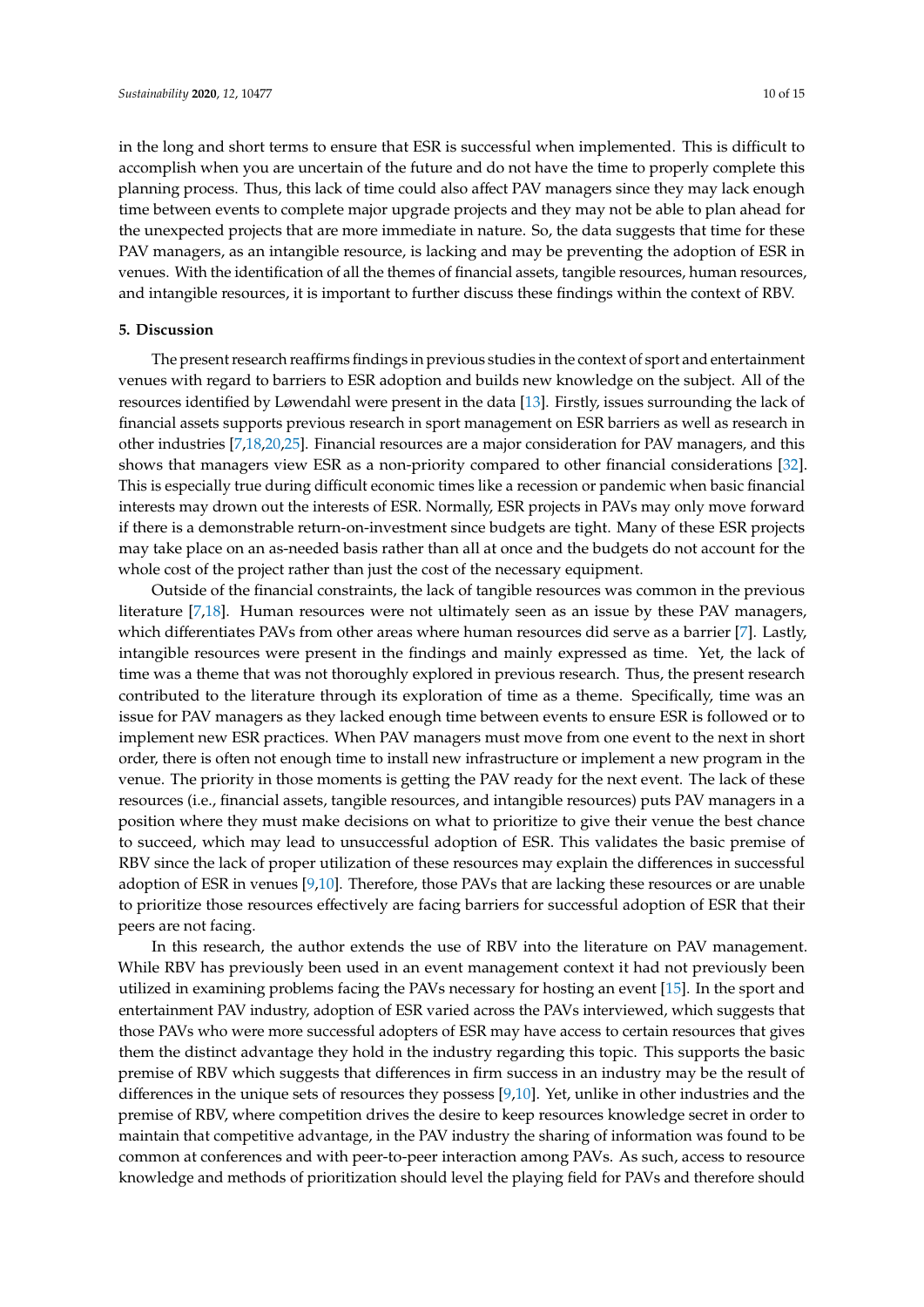not be preventing the adoption of ESR within the industry. However, this does not mean that resource access is equal across the industry, which is evidenced by the various levels of ESR adoption found across PAVs [\[5\]](#page-13-4).

The view of time as a resource is interesting for RBV. It is also neither rare nor unique per the requirements of Hofer and Schendel [\[12\]](#page-13-11). Although it may be considered an intangible resource, the inclusion of time as a resource may build upon RBV literature by suggesting that it is a resource that may give a firm a potential advantage of overs. These PAV managers cited a lack of time between events as one of the reasons that they were not able to adopt ESR, yet it is possible that time is a barrier that prevents venues from gaining access to the other resources they lack like financial resources or infrastructural support. Having more time between events would be an advantage to a PAV manager as it allows them the opportunity to budget for financial resources or make infrastructural upgrades. Additionally, time to address how ESR may be utilized in response to other more pressing matters like economic downturns, pandemics, and social unrest. Time is also important to consider as the PAV itself is not simply the firm, service, or capital to production of a product. Unlike the Indian automobile industry, but similarly to the luxury hotel industry, the PAV is the product itself. The PAV is not strictly a service or producing goods for consumers. This makes PAVs somewhat unique in the context of business and makes this research on barriers to ESR adoption all the more unique. So, time is potentially a unique resource for an industry that does not strictly produce a good or a service.

Another interesting finding concerns the belief that the majority of PAV managers interviewed held regarding the availability of training and expertise on ESR. While only five total PAV managers admitted to either not knowing enough on the subject or there not being enough information available to them, the majority of those interviewed felt comfortable with the knowledge they had. However, when pressed, they were not able to display a thorough understanding of the subject as it related to their venues. As such, it is a dangerous combination if these PAV managers truly do not possess the training on the subject of ESR while believing that they do. This would make training as it currently stands a barrier to the adoption of ESR and supports previous suggestions that knowledge may be a barrier to ESR adoption [\[21,](#page-13-20)[23\]](#page-14-9). This might imply that ESR training is a non-tacit resource [\[14\]](#page-13-13). As such, that knowledge might not disseminate as quickly as these PAV managers believed it does. The difference in their experience with and knowledge of ESR shows that training may be a rare or unique resource since it has not spread as quickly as it otherwise could [\[12\]](#page-13-11).

An important point regarding RBV is the notion that the financial assets, tangible resources, and intangible resources are not necessarily easily replicable resources for other PAVs. Wright suggested that resources that are tangible and tacit (e.g., easily understood) are more likely to spread throughout and industry and thus reduce the advantages that a specific firm may have [\[14\]](#page-13-13). Some resources, like infrastructure in the PAV, are tangible and spread throughout the PAV industry easily, which gives all venues access to those resources. The alternative intangible resources–specifically financial assets and time–provide firms with an advantage and thus does not proliferate across and industry as quickly [\[14\]](#page-13-13). Financial assets and time are intangible resources that can easily be accessed or replicated by other PAVs. They are unique for each PAV. Additionally, it is important to consider a knowledge of how to utilize those scarce resources for ESR in PAVs. As shown in the human resources findings, certain knowledge is shared across the industry and that specific knowledge may be believed to be tacit. However, there remain several key differences between PAVs that is likely a barrier: Knowledge of adoption of ESR may be unique for each specific PAV. What will work for a baseball stadium is not necessarily transferable to what would work in a basketball arena or a race track. If this knowledge is truly not tacit, then RBV would help to explain the presence of these barriers within the PAVs industry. Thus, advantages regarding the adoption of ESR remain for certain PAVs due to their access to intangible resources or non-tacit information, which would help to explain the differences in ESR adoption across the industry. Thus, the present research supports Wright's work with regard to RBV [\[14\]](#page-13-13).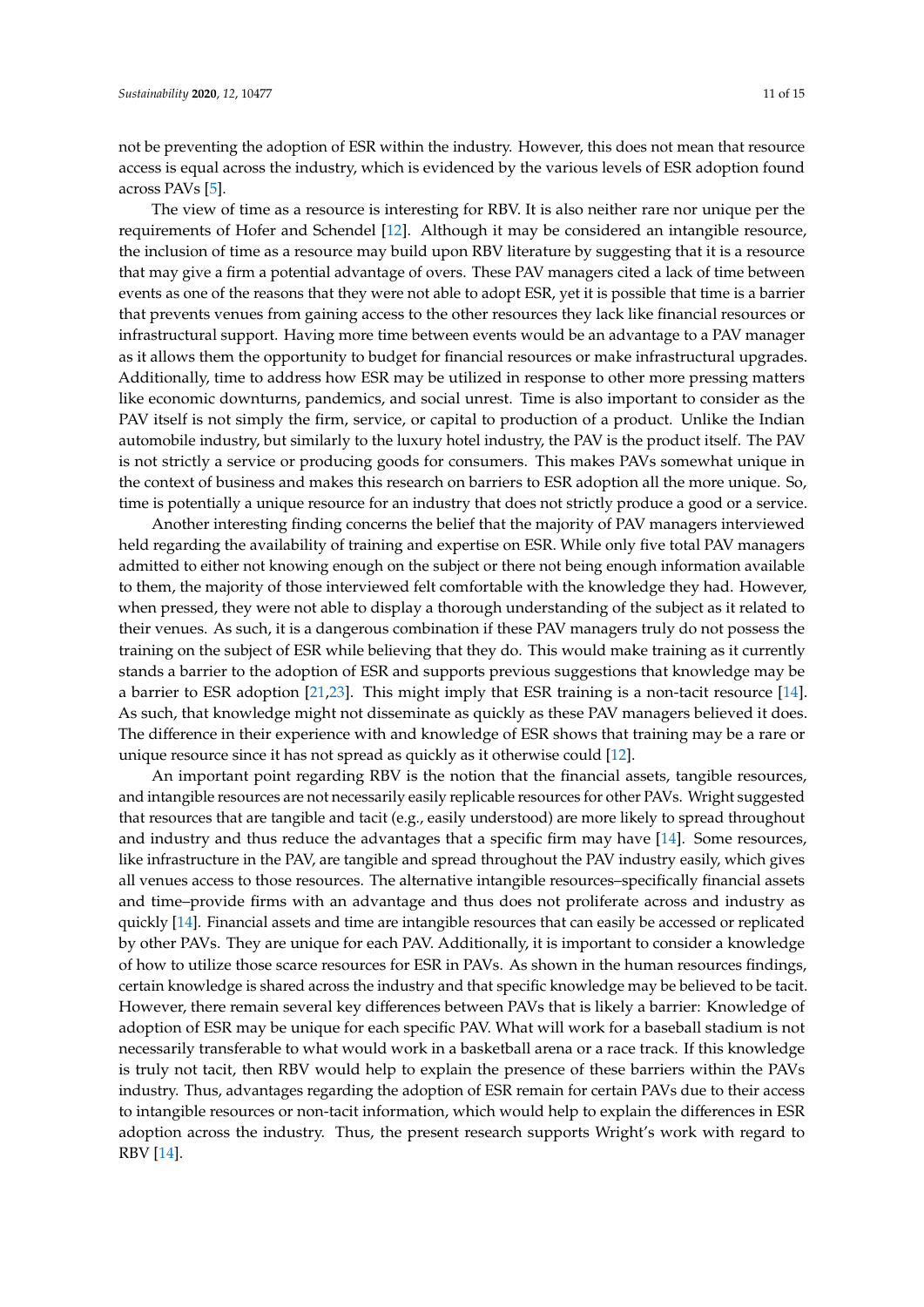Perhaps the most significant development of this research is the agreement with Mercado and Walker's finding that ESR, while generally viewed as a valuable resource, is not significant enough on its own to create a competitive advantage [\[15\]](#page-13-14). The premise of RBV suggests that firms acquire a competitive advantage through the use of resources that are available to them that are not available to their competitors [\[9\]](#page-13-8). The findings from the present study suggest a lack of resources available to these PAV managers to implement ESR. Those resources that are available to these PAVs (i.e., the financial assets, tangible resources, human resources, and intangible resources like time) are being utilized to keep the doors open, the events coming, and the lights on. In the findings, resources were prioritized for turning over events quickly to get new ones in, only spending on essential operational expenses, or changing old infrastructure to bring it up to the current standards. If there are resources available, then they are being prioritized to other projects that are deemed to be immediately more beneficial and which may provide a competitive advantage: Revenue generation or saving on operational expenses. Thus, the idea of being an environmentally sustainable PAV is not seen as creating a competitive advantage when some PAVs are simply competing to stay open and operational. Therefore, what the overall theme of lacking resources suggests is that ESR is simply not the priority for these PAV managers.

There are other issues that require their scarce resources and attention that are prioritized over ESR. For example, PAV managers may utilize available time for those essential projects rather than to educate themselves on ESR. RBV suggests that those essential projects are the ones needed to remain competitive or even acquire a competitive advantage over others in the industry [\[9\]](#page-13-8). So, in conjunction with the findings from Mercado and Walker, these PAV managers do not prioritize putting resources towards ESR or training themselves on ESR because they do not perceive ESR as valuable enough to gain a competitive advantage within the industry [\[15\]](#page-13-14). Otherwise, if ESR were valuable enough on its own as a resource to gain competitive advantage, RBV suggests that more priority would be placed on putting other resources towards ESR. As such, the most important implication of these findings is the understanding that ESR remain a non-priority for many sport and entertainment PAV managers.

### **6. Conclusions**

The primary purpose of this paper was to directly explore barriers to ESR adoption in the sport and entertainment PAV industry in both buildings which had adopted ESR as well as those that had not yet adopted ESR. Findings from the present research found that within the sport and entertainment PAV industry, the major barriers to ESR adoption remains a lack of priority placed on it as a resource and a lack of training (or knowledge) on the subject since ESR is still not considered to be a creator of sustainable competitive advantage over other PAVs. Four resource deficiencies emerged in the interviews which led to this conclusion: Lack of financial assets, lack of tangible resources (e.g., age of the building, lack of utility support, or a lack of space), lack of human resources (e.g., commitment and training), and the lack of intangible resources (e.g., time). Ultimately, due to these barriers to ESR adoption and resource deficiencies, sport and entertainment PAVs are missing an opportunity to expand programs which would benefit their business as well as the community.

The findings of the study are preliminary and ought to be explored in more detail in future research. The most significant limitation of this study is the lack of generalizability of qualitative research. However, this research provides the foundation for a more broad and generalizable quantitative study of barriers to ESR adoption across the whole sport and entertainment PAV industry as well as in sport management in general. Future research should consider gathering the perspectives of multiple employees within a PAV or the influence of stakeholders in the decision-making process for ESR adoption. Some PAV stakeholders may push for or against ESR adoption more than others. Alternatively, perhaps some operational practices are institutionalized and should be examined through the lens of institutional theory. Additional research should also focus on addressing potential solutions to the barrier themes presented in this study. There may be methods that would increase the sharing of information between PAVs so that they may properly plan for ESR adoption in order to increase CSR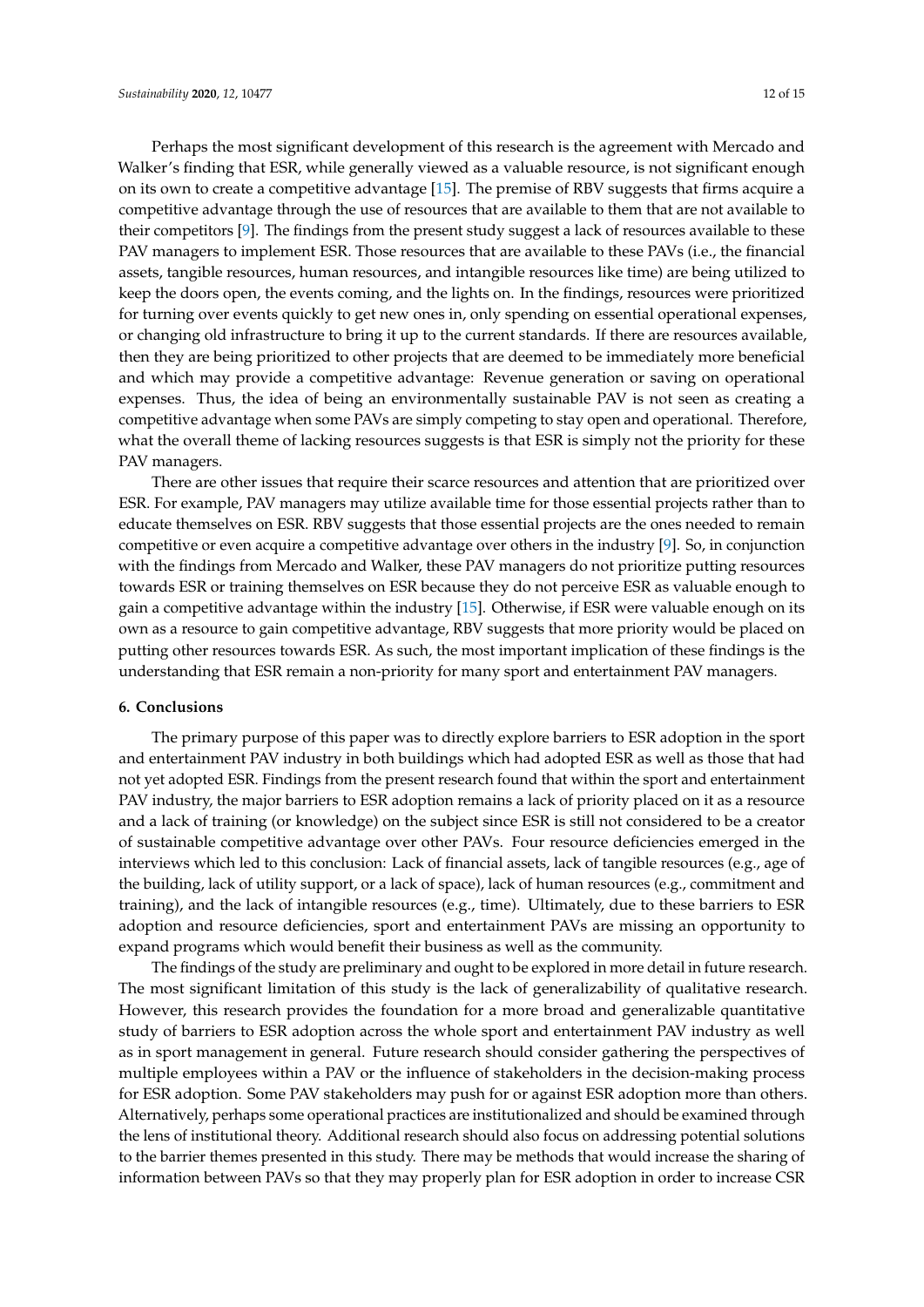efforts as well. Through these solutions, ESR adoption, and more broadly CSR efforts, can be advanced forward in the sport and entertainment PAV industry.

**Author Contributions:** Conceptualization, W.J.R. and H.U.M.; methodology, W.J.R.; software, W.J.R.; validation, W.J.R.; formal analysis, W.J.R. and H.U.M.; investigation, W.J.R. and H.U.M.; resources, H.U.M.; data curation, W.J.R.; writing—original draft preparation, W.J.R. and H.U.M.; writing—review and editing, W.J.R. and H.U.M.; supervision, H.U.M. All authors have read and agreed to the published version of the manuscript.

**Funding:** This research received no external funding.

**Conflicts of Interest:** The authors declare no conflict of interest.

# <span id="page-12-0"></span>**Appendix A. Interview Guide**

Part I: Introduction

- 1. Tell me about your venue.
- 2. What types of events are held in your venue?

Part II: Identifying ESR practices

- 1. Does your venue utilize any environmentally sustainable practices?
	- a. If yes, what practices have been implemented?
- 2. Does your venue have a green task force?
	- a. If yes, who is a part of that task force? What are its responsibilities?
- 3. Are you certified by the Green Sport Alliance, LEED, or any other similar organizations?

Part III: Identifying Barriers

- 1. All potential restraints aside, what other environmentally sustainable practices could be implemented in your venue?
- 2. What makes prevents those practices from being implemented?
	- a. Why do those restraints exist?
- 3. Tell me about senior management and staff commitment to environmental sustainability in your organization?
- 4. Tell me about your venue's stakeholders with regard to environmental sustainability?
	- a. Owners? Tenants? Employees? Food suppliers? Trash removal?
- 5. Is there adequate training and education on the subject available to you?
- 6. How do costs impact your stance on environmentally sustainable practices within your venue?
	- a. Is return on investment a factor in your discussion of costs?
- 7. Do you feel that your venue lacks the proper infrastructural support for environmental sustainability?
	- Do you have the space you need to install extra equipment or infrastructure necessary for certain ESR practices?
- 8. How much time and effort does it take to implement environmentally sustainable practices within your venue?
	- a. Does time between events impact your ability to successfully implement ESR?
	- b. Do you have enough personpower to successfully implement ESR?
- 9. Do your customers demand environmental sustainability? Does that matter to your organization?
	- a. Does their engagement with ESR impact your ability to successfully implement them?

Part IV: Overcoming Barriers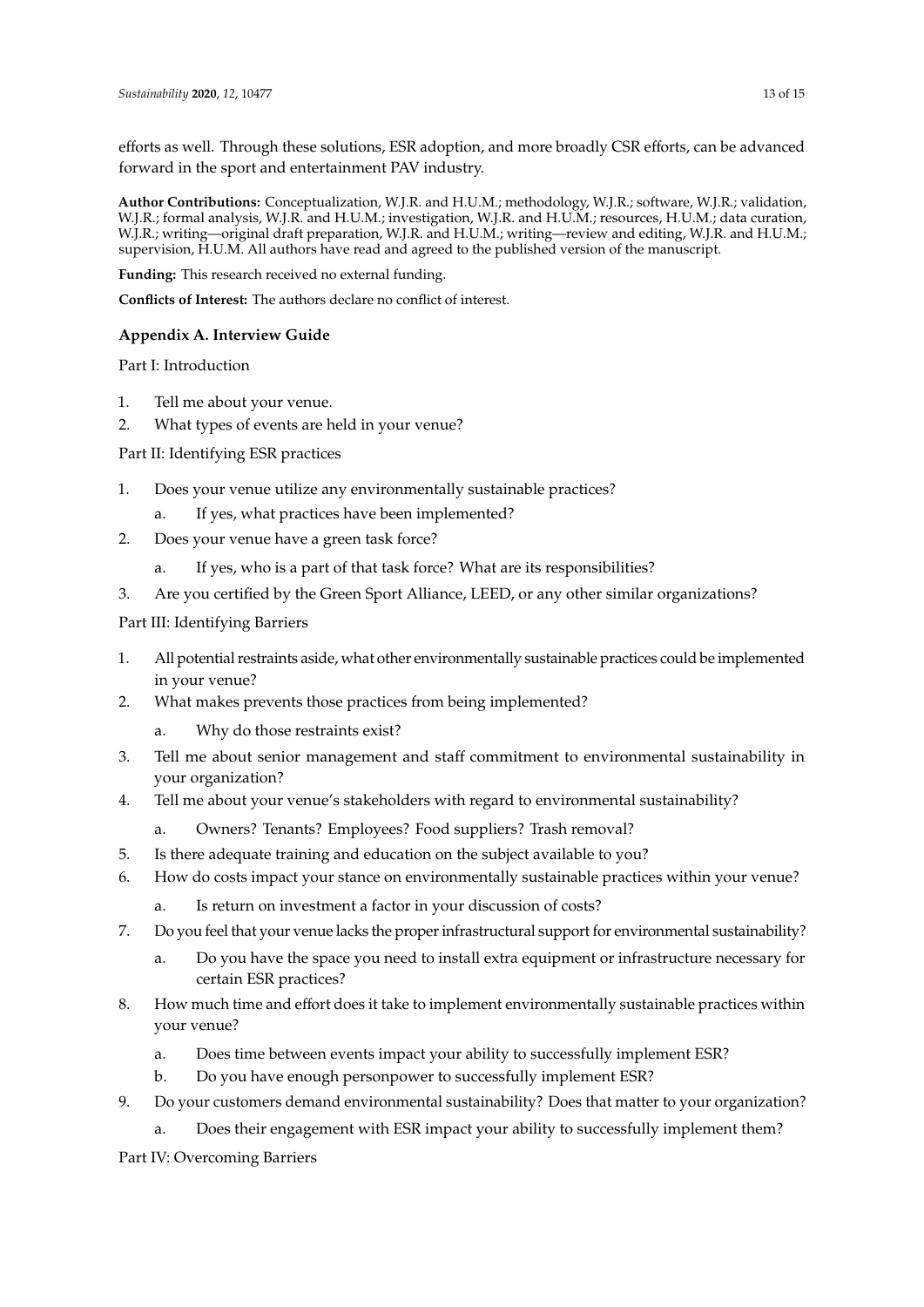- 1. Of the barriers you have identified in your organization, what are potential methods for overcoming those barriers?
	- a. How do you increase funding or allocate funding more efficiently?
	- b. How do you address increasing commitment from leadership?
	- c. How do you address research, planning, and logistical issues?

# Part V: Conclusion:

1. Is there any other information you would like to add?

### **References**

- <span id="page-13-0"></span>1. Babiak, K.; Trendafilova, S. CSR and environmental responsibility: Motives and pressures to adopt green management practices. *Corp. Soc. Responsib. Environ. Manag.* **2011**, *18*, 11–24. [\[CrossRef\]](http://dx.doi.org/10.1002/csr.229)
- <span id="page-13-1"></span>2. Graci, S.; Dodds, R. Why go green? The business case for environmental commitment in the Canadian hotel industry. *Anatolia* **2008**, *19*, 251–270. [\[CrossRef\]](http://dx.doi.org/10.1080/13032917.2008.9687072)
- <span id="page-13-2"></span>3. Bansal, P.; Roth, K. Why companies go green: A model of ecological responsiveness. *Acad. Manag. J.* **2000**, *43*, 717–736.
- <span id="page-13-3"></span>4. Carroll, A.B.; Shabana, K.M. The business case for corporate social responsibility: A review of concepts, research and practice. *Int. J. Manag. Rev.* **2010**, *12*, 85–105. [\[CrossRef\]](http://dx.doi.org/10.1111/j.1468-2370.2009.00275.x)
- <span id="page-13-4"></span>5. Walker, M.; Salaga, S.; Mercado, H.U. Determinants of managerial engagement in environmental responsibility in the public assembly facility sector. *Manag. Decis.* **2016**, *54*, 2084–2102. [\[CrossRef\]](http://dx.doi.org/10.1108/MD-04-2016-0242)
- <span id="page-13-5"></span>6. Iwanowski, K.; Rushmore, C. Introducing the eco-friendly hotel. *Cornell Hosp. Q.* **1994**, *35*, 34–38.
- <span id="page-13-6"></span>7. Luthra, S.; Kumar, V.; Kumar, S.; Haleem, A. Barriers to implement green supply chain management in automobile industry using interpretive structural modeling technique: An Indian perspective. *J. Ind. Eng. Manag.* **2011**, *4*, 231–257. [\[CrossRef\]](http://dx.doi.org/10.3926/jiem.2011.v4n2.p231-257)
- <span id="page-13-7"></span>8. McCullough, B.P.; Orr, M.; Kellison, T. Sport ecology: Conceptualizing an emerging subdiscipline within sport management. *J. Sport Manag.* **2020**, *34*, 509–520. [\[CrossRef\]](http://dx.doi.org/10.1123/jsm.2019-0294)
- <span id="page-13-8"></span>9. Lado, A.A.; Boyd, B.G.; Wright, P. A competency-based model of sustainable competitive advantage: Toward a conceptual integration. *J. Manag.* **1992**, *18*, 77–91. [\[CrossRef\]](http://dx.doi.org/10.1177/014920639201800106)
- <span id="page-13-9"></span>10. Barney, J.B. Firm resources and sustained competitive advantage. *J. Manag.* **1991**, *17*, 99–120. [\[CrossRef\]](http://dx.doi.org/10.1177/014920639101700108)
- <span id="page-13-10"></span>11. Gerrard, B. What does the resource-based view "bring to the table" in sport management research? *Eur. Sport Manag. Q.* **2003**, *3*, 139–144. [\[CrossRef\]](http://dx.doi.org/10.1080/16184740308721947)
- <span id="page-13-11"></span>12. Hofer, C.W.; Schendel, D. *Strategy Formulation: Analytical Concepts*; West Publishing: Saint Paul, MN, USA, 1978.
- <span id="page-13-12"></span>13. Løwendahl, B.R. *Strategic Management of Professional Service Firms*; Copenhagen Business School Press: Hendon, VA, USA, 2005.
- <span id="page-13-13"></span>14. Wright, R.W. The effects of tacitness and tangibility on the diffusion of knowledge-based resources. *Acad. Manag. Proceed.* **1994**, *1994*, 52–56. [\[CrossRef\]](http://dx.doi.org/10.5465/ambpp.1994.10341650)
- <span id="page-13-14"></span>15. Mercado, H.U.; Walker, M. The resource-worthiness of environmental responsibility: A resource-based perspective. *Corp. Soc. Responsib. Environ. Manag.* **2013**, *22*, 208–221.
- <span id="page-13-15"></span>16. McCullough, B.P.; Orr, M.; Watanabe, N. Measuring externalities: The imperative next step to sustainability assessment in sport. *J. Sport Manag.* **2019**, *34*, 393–402. [\[CrossRef\]](http://dx.doi.org/10.1123/jsm.2019-0254)
- <span id="page-13-16"></span>17. Kellison, T.; Hong, S. The adoption and diffusion of pro-environmental stadium design. *Eur. Sport Manag. Q.* **2015**, *15*, 249–269. [\[CrossRef\]](http://dx.doi.org/10.1080/16184742.2014.995690)
- <span id="page-13-17"></span>18. Mercado, H.U.; Walker, M. The value of environmental social responsibility to facility mangers: Revealing the perceptions and motives for adopting ESR. *J. Bus. Ethics* **2012**, *110*, 269–284. [\[CrossRef\]](http://dx.doi.org/10.1007/s10551-011-1153-x)
- <span id="page-13-18"></span>19. MacIntosh, E.; Apostolis, N.; Walker, M. Environmental responsibility: Internal motives and customer expectations of a winter sport provider. *J. Sport Tour.* **2013**, *18*, 99–116. [\[CrossRef\]](http://dx.doi.org/10.1080/14775085.2013.838145)
- <span id="page-13-19"></span>20. Casper, J.; Pfahl, M. Environmental sustainability practices in U.S. NCAA Division III athletics departments. *Int. J. Event Manag. Res.* **2015**, *10*, 12–36.
- <span id="page-13-20"></span>21. Casper, J.; Pfahl, M.; McSherry, M. Athletics department awareness and action regarding the environment: A study of NCAA athletics department sustainability practices. *J. Sport Manag.* **2010**, *26*, 11–29. [\[CrossRef\]](http://dx.doi.org/10.1123/jsm.26.1.11)